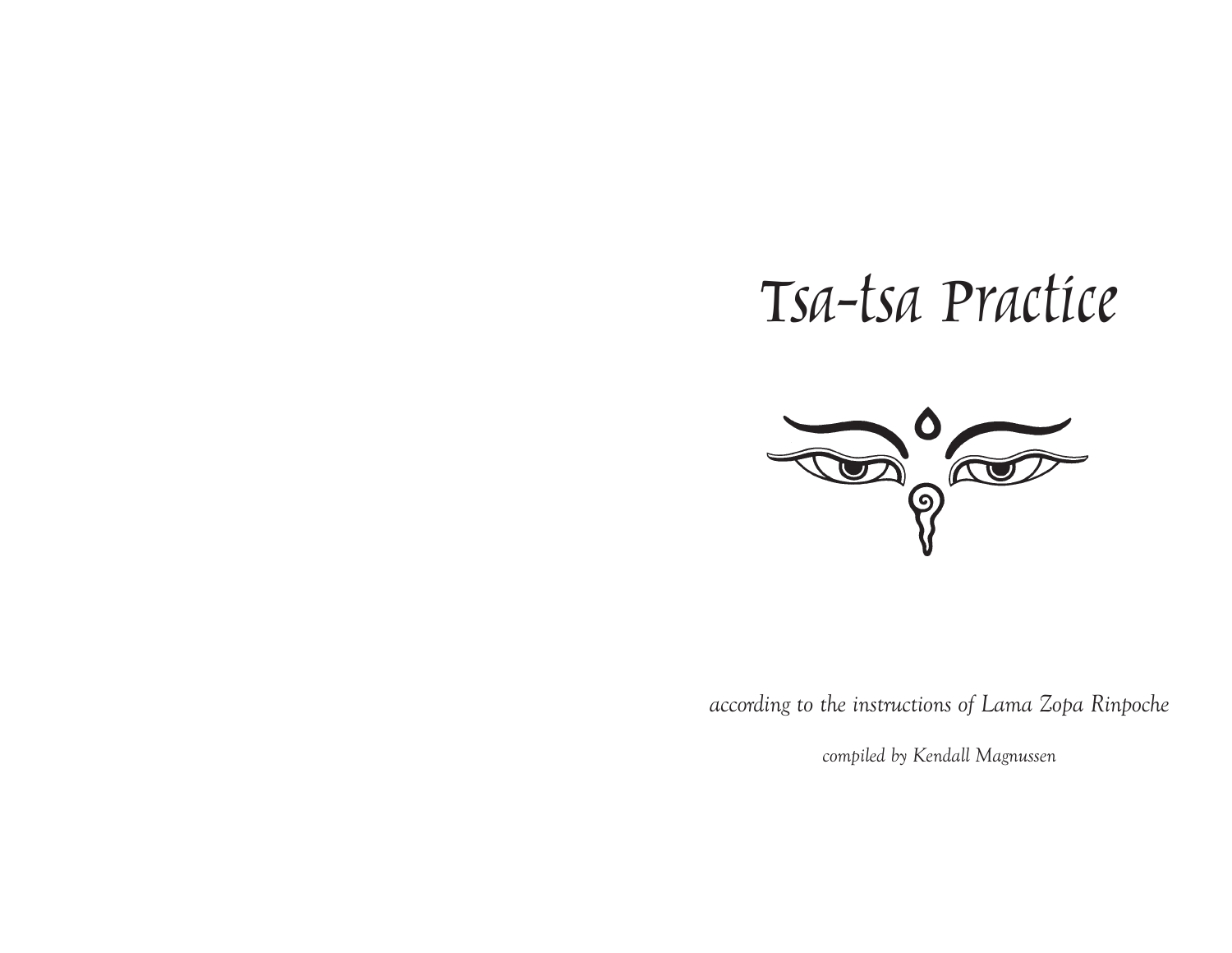### Tsa-tsa Practice

### Benefits of doing the practice and having a right attitude *From Lama Zopa Rinpoche*

The existence of holy objects is to transform the mind and to be able to realize the path to enlightenment. In the present moment we cannot see the Buddha…therefore, the Buddha manifests in the body, speech and mind of statues, enabling one to collect merit, which leads to realizations along the path.

This is a most powerful way to purify obstacles and to collect extensive merits. The motivation should be for people to have these holy objects more than as a decoration, then it is extremely beneficial. Just by seeing one thangka, one statue of Buddha, even if one has negative thoughts, this still becomes the cause to see 10 millions of buddhas. Even one look at a buddha out of anger causes one to gradually see the Buddha; it purifies the mind and brings total liberation from all sufferings. Even if one looks with a negative mind, gradually it purifies the mind; purifies defilements; obscurations; creates the cause to see buddhas and receive teachings; and leads one to enlightenment.

One must see them (tsa-tsas) as holy objects. This creates positive imprints. Every time you see buddhas in different rooms (as holy objects) you get all this incredible benefit for the mind; the more holy objects you have, that much more benefit you will receive. With so many, one must make many offerings and one must make respect with the hands in the prostration mudra, doing pure prostration from the heart. With one statue, putting the palms together is the cause for a good rebirth; leading to liberation from samsara and eventual enlightenment. With one thousand tsa-tsas, putting the palms together in prostration one gets one thousand times the causes of liberation. With one hundred thousand tsa-tsas, one gets one hundred thousand benefits. Any offering done to holy objects is the same as how many holy objects there are in the house; how many times one circumambulates creates that many causes. Even with light offerings, offering one to so many objects creates so many causes.

What you will need:

- · Tsa-tsa moulds (available from Nalanda Monastery or the Enlightenment Project for Purification and Merit)
- ·A large table or flat surface
- · List of prayers to do while making tsa-tsas in a protected plastic slipcover
- · Windex (an ammonia based window-cleaning agent) to prepare the moulds
- ·Hydrostone (Hydrocal), plaster of paris, or clay
- ·Water
- ·Mixing bucket
- ·Implement for mixing water/hydrostone mixture
- ·Pitcher for pouring mix into moulds
- ·Implement for agitating mixture once poured into the moulds
- ·Glass beads or rice
- · Shelves on which to put the tsa-tsas once they are removed from the moulds
- · Gold spray-paint (optional)
- · Tsa-tsa house or some other way to honor the tsa-tsas when you are finished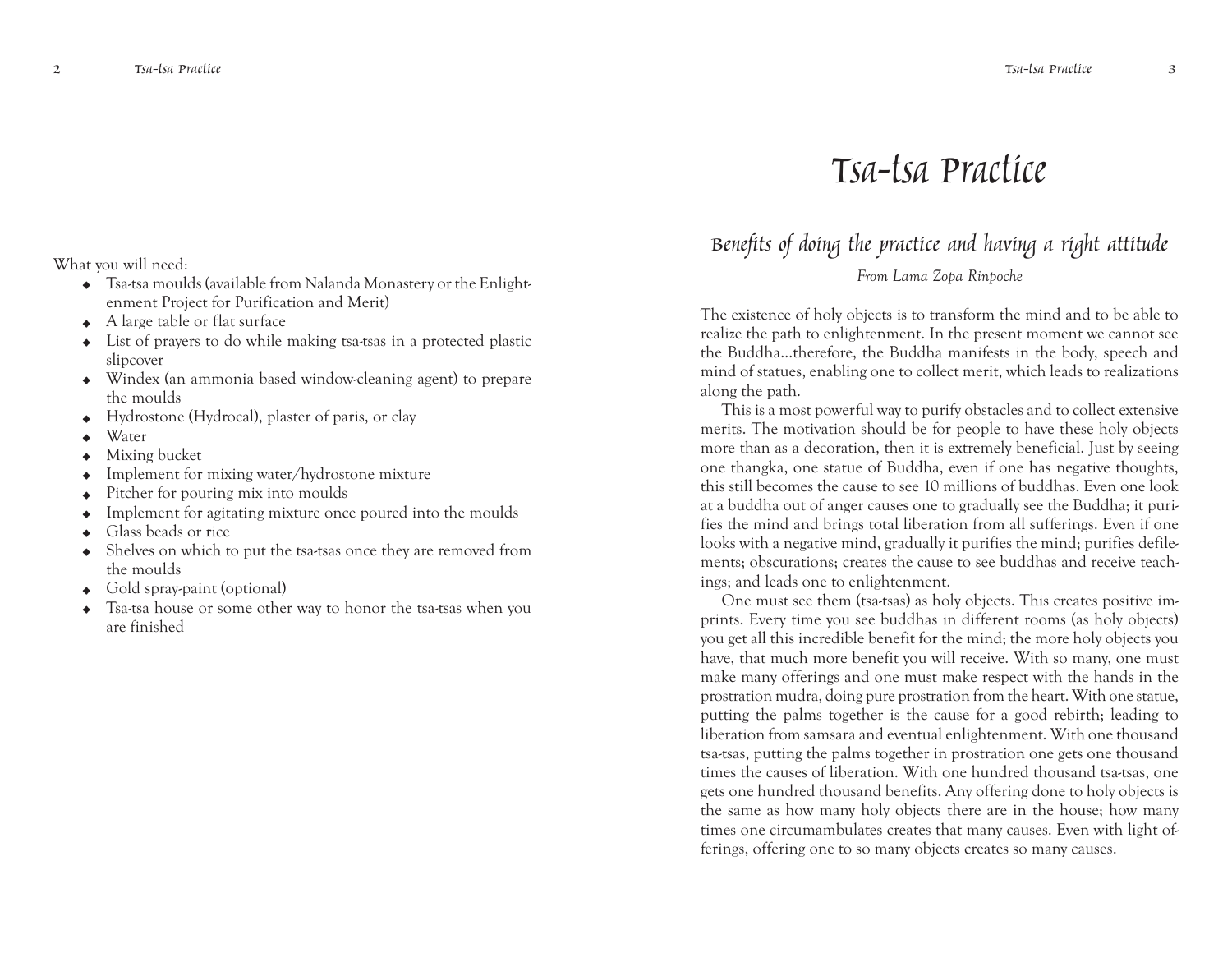Ten specific benefits of making tsa-tsas:

- 1. One achieves a perfect rebirth with perfect body, senses, limbs, and so on.
- 2. One achieves perfect surroundings able to fulfill all wishes in benefiting other beings. The surroundings are harmonious with your mind and you are surrounded by people who support your practice. Otherwise, one cannot practice Dharma.
- 3. One actualizes pure morality (moral conduct). Without this one cannot achieve the path.
- 4. One generates devotion towards one's teachers and the buddhas.
- 5. One generates courage (perseverance) supreme courage to do things in public to benefit others.
- 6. One is reborn in the human or deva realm to benefit others. Otherwise, one is born in the lower realms.
- 7. One achieves the bodhisattva's path of accumulation.
- 8. One achieves the bodhisattva arya's path of seeing, where delusions; defilements cease. On this path, one stops creating karma, is freed from delusion and karma, and thus freed from cyclic existence and rebirth. In tantra the arya's path means one has attained the wisdom of direct perception of emptiness.
- 9. One achieves the path of meditation.
- 10. One achieves the path of no more learning, where one is totally freed from rebirth, old age, sickness, and death and attains a spiritual body. One will achieve the actualization of the body, speech, and mind of enlightenment.

Even in this life, you will have less disease, your enjoyments will increase, and you will achieve a long life and good reputation. It is the best method to betray death. Making tsa-tsas pacifies obstacles, bad conditions, accidents, and sudden diseases like heart attacks and paralysis. By making tsatsas you pacify enemies, interferers, and harms. You accumulate all merit, purify all obscurations, and achieve the resultant three kayas in future life.

Know the benefits of making tsa-tsas and tell others how to use them, what they are for. Then, the attitude will be more to use them to purify the mind and accumulate merit, with a deeper benefit to sentient beings, purifying what you don't like, collecting what you do like.

From Lama Zopa Rinpoche's talk to Tsa-tsa Studio staff in Spring of 2000, and Lama Zopa Rinpoche's "Tsa-tsa Commentary," 1988.

### Tsa-tsa Practice

*The following is a brief summary for how to do the preliminary practice of tsa-tsas. For simplicity, the practice described here is written using the material of Hydrostone with silicone moulds. For more detailed information on the various materials that can be used together with commentary on their respective production "techniques," see the "Tsa-tsa Making Instructions" booklet available through FPMT Education Department.*

### The Actual Practice

*Wash your hands and make sure everything is very clean.*

Namo Guru, I prostrate to the gurus who are the glorified saviours of sentient beings, the lords of omniscience and compassion, the refuge object of the transmigratory beings, and the step towards liberation, and who have completely conquered all opposing conditions. Please grant the sublime and general realizations to me and all other transmigratory beings. In order to accumulate the causes of enlightenment, I am going to do this tsa-tsa practice.

*Take refuge and generate bodhichitta.*

*Generate yourself as the deity. [Students without highest yoga tantra should visualize Shakyamuni Buddha, Medicine Buddha, Tara, or Chenrezig at the crown of their head or at their heart and repeat the mantra associated with that deity.]*

*If you are making the tsa-tsas for a person who is sick or has a life obstacle, before actually making the tsa-tsas, recite mantras of long life buddhas and request these buddhas to increase the life of that person.*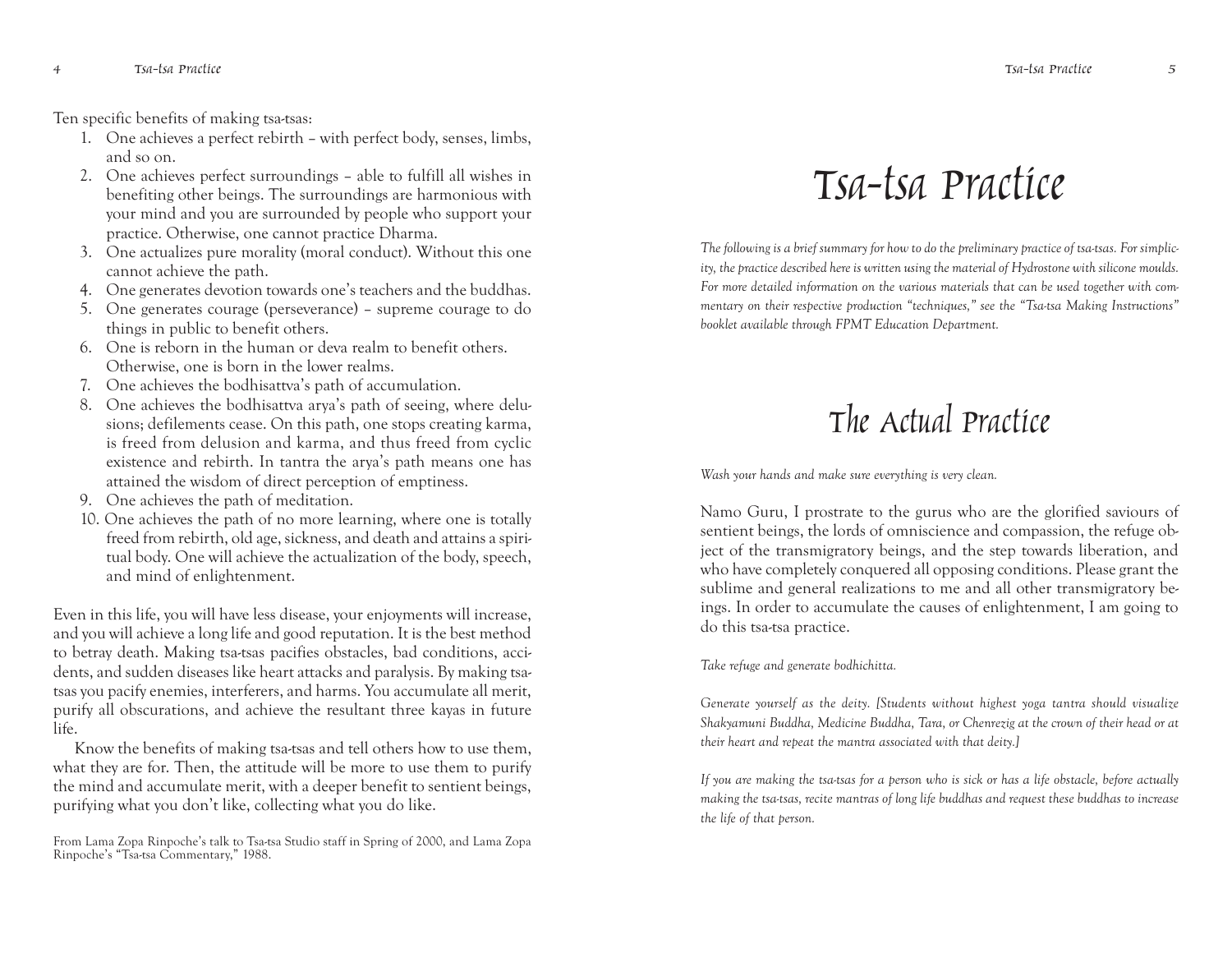*If you are making the tsa-tsas so that a person who has died finds a good rebirth in the body of a happy transmigratory being, recite the mantra of Mitrugpa:*

#### NAMO RATNA TRAYAYA OM KAMKANI KAMKANI ROCHANI ROCHANI TROTANI TROTANI TRASANI TRASANI PRATIHANA PRATIHANA SARVA KARMA PARAM PARANI ME SARVA SATVA NANCHA SVAHA

*Recite the Vajrasattva mantra also, and the mantras of other deities powerful in purifying obscurations.*

*With the pure attitude of taking the complete responsibility for liberating the person from the lower realms by yourself alone, and for leading them to the perfect body of a happy transmigratory being, begin to make the tsa-tsas.*

*Purify the materials you are using (Hydrostone, plaster, clay, etc.). Do the mudra for blessing the material: Place thumbs over the pinky fingernails. Point fingertips down, with left hand up; right hand down. Hold this mudra over the substance.*

#### *Purify the material in emptiness with the mantra:*

OM SVABHAVA SHUDDHA SARVA DHARMA SVABHAVA SHUDDHO HAM

*Here, one can perform either of the following two visualizations:*

#### Visualization One

Your wisdom understanding emptiness then manifests as the five syllables:

OM HUM TRAM HRI AH (*3x*)

The syllables transform into mountains of jewels.

*Then bless the material by reciting:* OM AH HUM *(3x or as many times as possible)*

#### Or:

#### Visualization Two

*The following visualization is optional:*

From emptiness, a lotus and moon disk appear. The white standing syllable, BHRUM, transforms into enormous piles of jewels, like mountains. From syllable HUM at my own heart (myself clarified as the deity), limitless light rays radiate out to Buddha Vairochana, who is in the pure realm of Akanishtha. They persuade his holy mind. Then, from Vairochana's heart center radiate limitless rays of light. These absorb into the tsa-tsa material, transform into the nature of all the tathagatas, that is, the nature of the non-dual transcendental wisdom holy mind.

#### *Then recite:*

OM NAMO BHAGAVATE / VAIROCHANAYA / PRABHARAJAYA / TATHAGATAYA / ARHATE SAMYAK SAMBUDDHAYA / TADYATHA / OM SUKKSHAME SUKKSHAME / SA ME SA ME / SHANTE DANTE / ASAMA ROVAI / ANA LAMBHE / TARARSHA / MAHA TEJA / NIRA KUME / NIRIVANE / SARVA BUDDHA ADHIKSHTHANA ADHIKSHTHITE SVAHA. (3x)

In this way the substance is blessed.

#### Blessing the beads or rice

With my body clarified as the mind-bound deity, with my speech I recite the Essence of Dependent Arising mantra:

*Recite this over the glass beads, rice, or whatever you are using to represent mantras to be placed inside each tsa-tsa.*

#### OM YE DHARMA HETU PRABHAVA HETUN TESHAN TATHAGATO HYAVADAT TESHAÑ CHA YO NIRODHA EVAM VADI MAHA SHRAMANA YE SVAHA

and

OM AH HUM *(3x or as many times as possible)*

#### Preparing the moulds

*Prepare the moulds (wash, pour windex into the moulds, etc.) while reciting the following mantra.*

OM AH RAJE BIRAJE SVAHA

#### Taking hold of the material

*Pour the Hydrostone into the water or take the clay in your hand while reciting:* OM NAMO SAMANTA BUDDHANAN / OM VAJRA AYU KSHE SVAHA

#### Kneading the clay or mixing the ingredients

*As you mix the ingredients or as you knead and soften the clay recite:* OM VAJRODDHA VAYE SVAHA

Preparing the clay with oil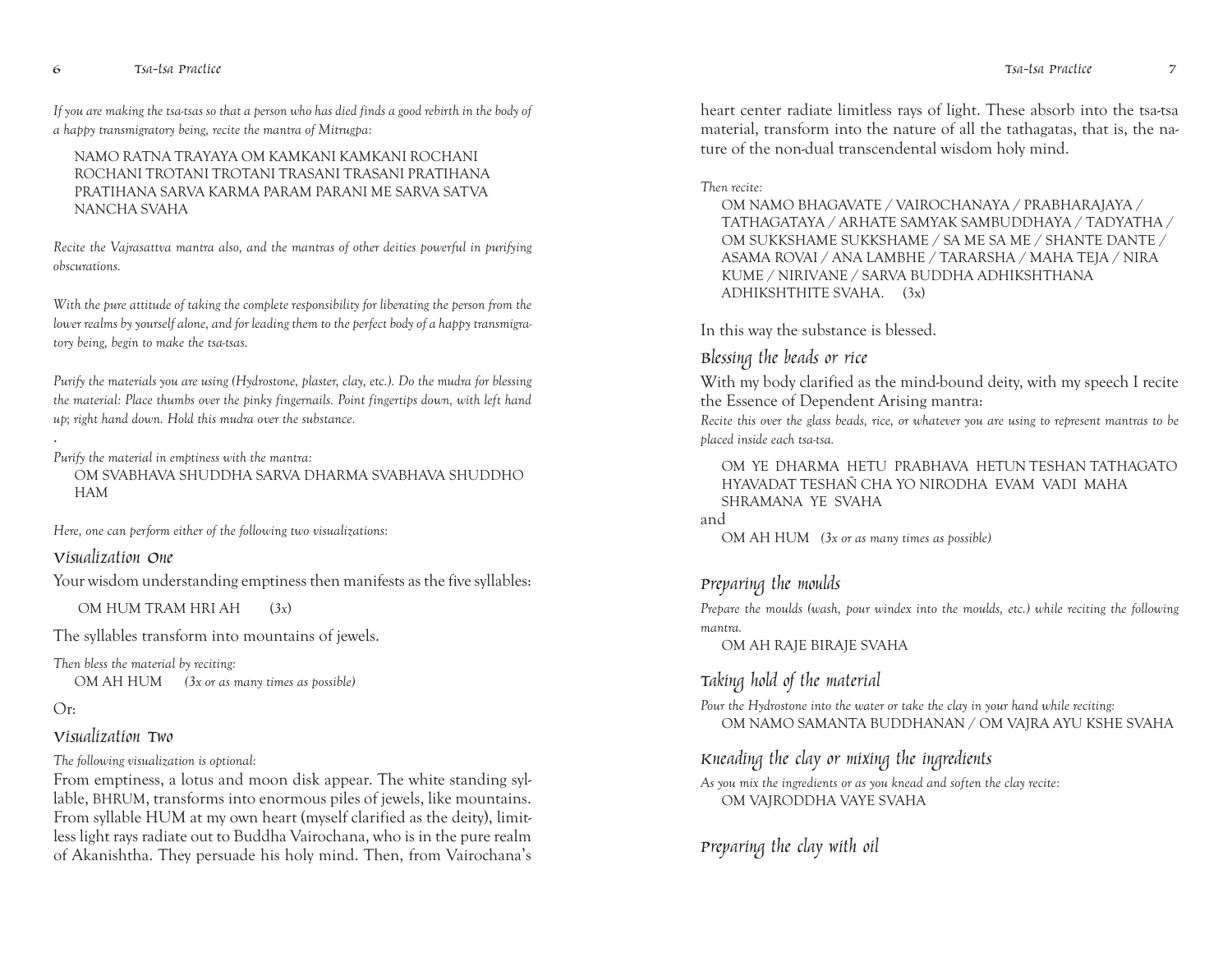*If you are making tsa-tsas out of clay, recite this mantra at this point while preparing the clay with oil.*

OM AH RAJE BIRAJE SVAHA

*At least five tsa-tsas are cast in any session and are offered as follows:*

#### Filling the moulds

*Think about those for whom you are making each tsa-tsa (see the list below together with the corresponding prayers for each person). As you recite the following mantras, pour the mixture into the mold (put the clay into the mould) while visualizing that you are offering jewels to the buddhas:*

#### OM DHARMADHATU GARBHE SVAHA

#### *Then recite the appropriate prayer (see below).*

*If you are doing many tsa-tsas at once and it is difficult to recite the prayer after each tsa-tsa, then finish the total number of tsa-tsas you will make during your session and recite the appropriate prayers when you have finished.*

#### 1.

#### *Think:*

I am making this tsa-tsa for the Triple Gem. *Recite* OM DHARMADHATU GARBHE SVAHA *while pouring the mixture into the mould or putting the clay in the mould.*

#### *Pray:*

May the teachings of the Buddha spread and be developed. May the holy Dharma last a long time. May the Sangha achieve the holy Dharma, and may the highest enlightenment be accomplished.

#### 2.

#### *Think:*

I am making this tsa-tsa for my direct and indirect holy gurus to have long lives, for their holy actions to be developed and the wishes within their holy minds to be fulfilled.

*Recite* OM DHARMADHATU GARBHE SVAHA *while pouring the mixture into the mould or putting the clay in the mould.*

#### *Pray:*

May the lives and holy actions of the direct and indirect holy gurus be developed and the experiences of realizations in their holy minds be increased. May the field of objects to be subdued be increased.

#### 3.

#### *Think:*

I am making this tsa-tsa for my parents (past, present and future), to all sentient beings who have been my mother and father, to those who are now my mother and father and to all who will be my mother and father in the future.

*Recite* OM DHARMADHATU GARBHE SVAHA *while pouring the mixture into the mould or putting the clay in the mould.*

#### *Pray:*

May all the wishes of fathers and mothers, the transmigratory beings of the six realms, be accomplished. May all the sufferings of each individual be completely purified and may they achieve the state of omniscience.

#### 4.

#### *Think:*

I am making this tsa-tsa to sentient beings who have died and not yet taken another body.

*Recite* OM DHARMADHATU GARBHE SVAHA *while pouring the mixture into the mould or putting the clay in the mould.*

#### *Pray:*

Due to the good karma of making offerings to the Sangha and of making statues of the holy bodies of arya beings, may the hallucinated minds of all intermediate state beings be eliminated completely. May they achieve the three kayas of enlightenment.

#### 5.

#### *Think:*

I am making this tsa-tsa for myself and other sentient beings. *Recite* OM DHARMADHATU GARBHE SVAHA *while pouring the mixture into the mould or putting the clay in the mould.*

#### *Pray:*

May I and all sentient beings accumulate merit and purify the two obscurations. May we pacify all disease and suffering and increase life, merit, wealth, and reputation. May I have whatever control I wish over the three realms, human beings, possessions, and food. I am requesting to dispel the bad conditions of enemies, interferers, obstacles, and untimely death.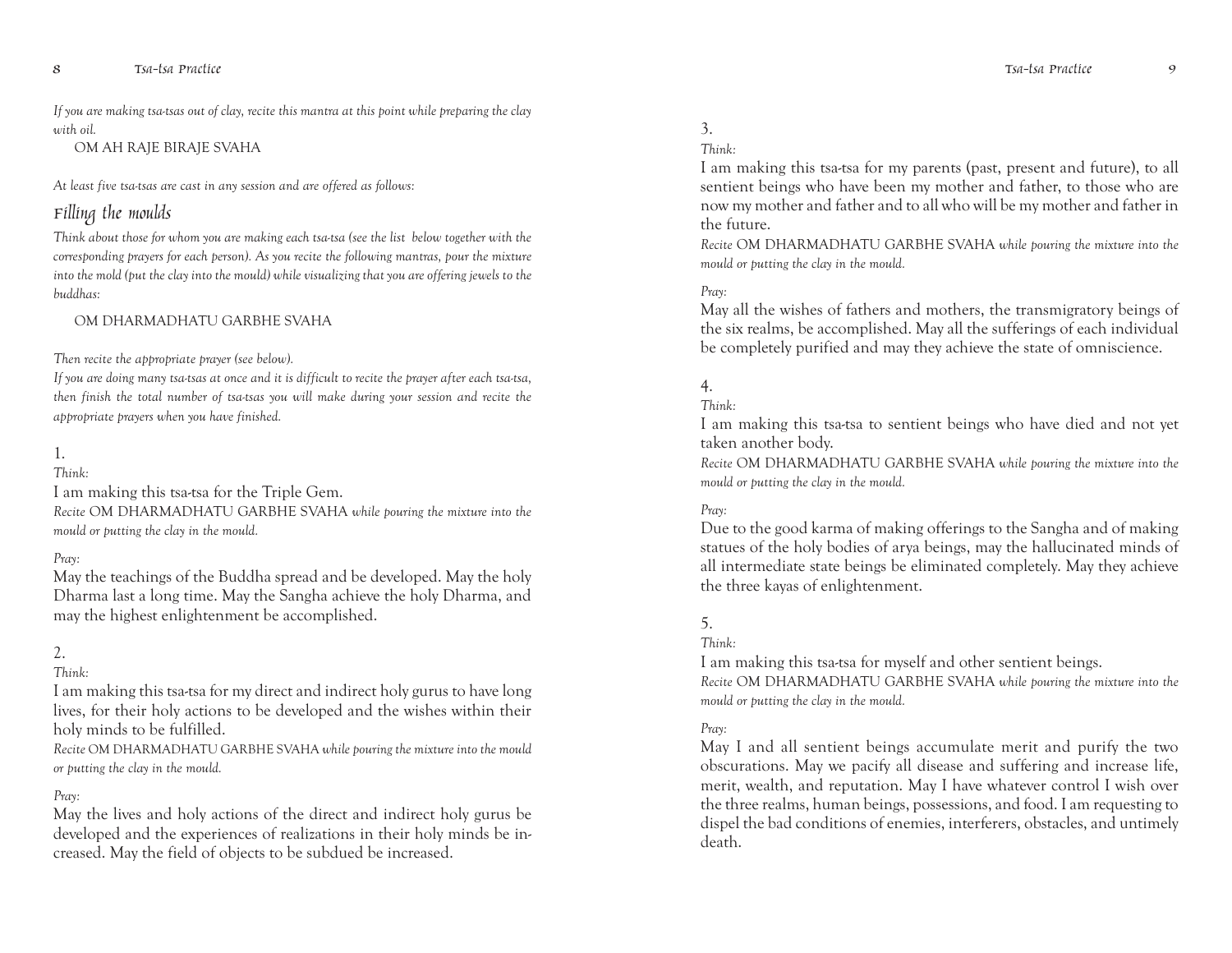#### Beating the clay or mixing the material in the moulds

*Agitate the mix inside the moulds (beat the clay into the mould) and recite:* OM VAJRA MUNGARA AH KOTTAYA AH KOTTAYA HUM

*Also recite the Essence of Dependent Arising mantra:* OM YE DHARMA HETU PRABHAVA HETUN TESHAN TATHAGATO HYAVADAT TESHAÑ CHA YO NIRODHA EVAM VADI MAHA SHRAMANA YE SVAHA

#### Placing the mantras in each tsa-tsa

*Recite the following mantra as you place the blessed mantra (or blessed grain of rice or bead to represent the mantra) in each tsa-tsa, like putting mantras into a statue:*

OM VAJRADHATU GARBHE SVAHA

or

#### OM AH HUM

*If you are making tsa-tsas out of plaster or Hydrostone, you will need to pause here while the material is setting. Recite the seven-limbed prayer to the buddhas whose images you have just made and dedicate the merits in an abbreviated or extensive way, making sure to include the special dedication prayers listed above.*

*When the tsa-tsas are ready to be removed from the moulds, continue with the practice.*

#### Cutting the excess clay and removing the tsa-tsas from the moulds

*As you remove the tsa-tsas from the moulds (cut off the extra clay) recite:* OM GHAYUTE SVAHA

#### *Recite the seven-limbed prayer:*

Reverently, I prostrate with my body, speech, and mind; I present clouds of every type of offering, actual and imagined; I declare all my negative actions accumulated since beginningless time, And rejoice in the merit of all holy and ordinary beings. Please remain until the end of cyclic existence And turn the wheel of Dharma for living beings. I dedicate my own and all others' merits to the great enlightenment.

*Before consecrating the tsa-tsas, if you want to paint them, you need to wait until they are dry.*

#### Painting the images

*When offering paint (or when polishing, buffing, or sealing) recite:* OM VAJRA AH RAJE BIRAJE SVAHA]

#### Blessing the tsa-tsas

*To consecrate the tsa-tsas recite:* OM SUPRATISHTHA VAJRA YE SVAHA

*Dedicate the merits. Remember the benefits of making tsa-tsas and dedicate the merits for the sake of all sentient beings.*

## Taking Care of Your Tsa-tsas

It is important to consider how you will take care of your tsa-tsas as part of your tsa-tsa practice. You have just created a number of holy objects and should treat them as such. Keep your tsa-tsas in a clean place where they will not be disrespected. You can give them away as gifts, display them in your home, or put them in a tsa-tsa house. Wherever they end up, make sure that they are in a safe, clean place and in such a way that they can benefit others through making it possible to circumambulate them, make prostrations to them, make offerings, etc.

For more information on production tips, options in materials for making tsa-tsas, and how to take care of your tsa-tsas, please see the "Tsa-tsa Making Instructions" booklet available from the FPMT Education Department.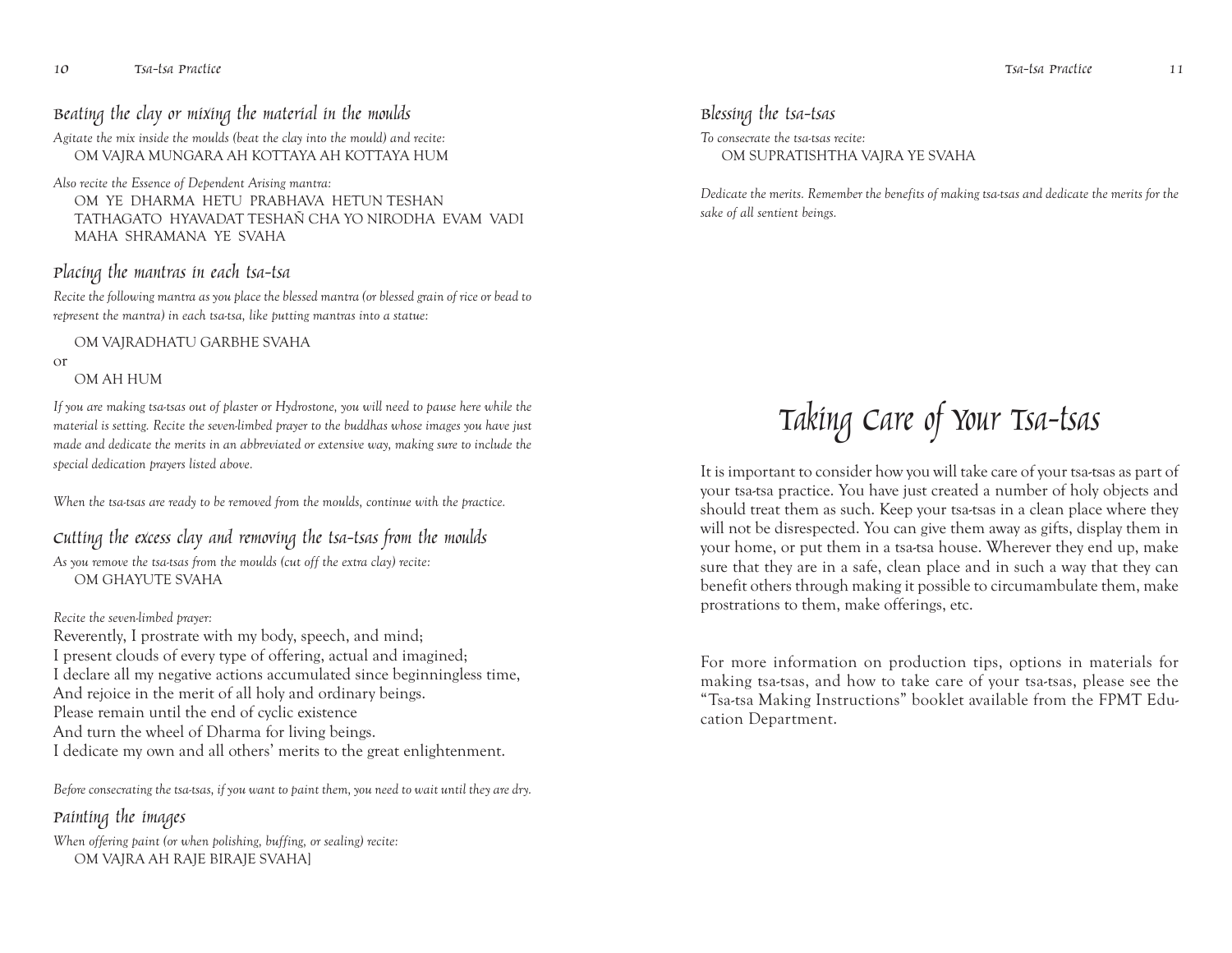## Tsa-tsa Practice at a Glance

*The following pages are for creating a quick "at-a-glance" sheet for reciting mantras and prayers as you make your tsa-tsas. At least five tsa-tsas are cast in any session and are offered as follows:*

#### 1. *Think:*

I am making this tsa-tsa for the Triple Gem.

*Recite* OM DHARMADHATU GARBHE SVAHA *while pouring the mixture into the mould or putting the clay in the mould.*

#### *Pray:*

May the teachings of the Buddha spread and be developed. May the holy Dharma last a long time. May the Sangha achieve the holy Dharma, and may the highest enlightenment be accomplished.

#### 2. *Think:*

I am making this tsa-tsa for my direct and indirect holy gurus to have long lives, for their holy actions to be developed and the wishes within their holy minds to be fulfilled.

*Recite* OM DHARMADHATU GARBHE SVAHA *while pouring the mixture into the mould or putting the clay in the mould.*

#### *Pray:*

May the lives and holy actions of the direct and indirect holy gurus be developed and the experiences of realizations in their holy minds be increased. May the field of objects to be subdued be increased.

#### 3. *Think:*

I am making this tsa-tsa for my parents (past, present and future), to all sentient beings who have been my mother and father, to those who are now my mother and father and to all who will be my mother and father in the future.

*Recite* OM DHARMADHATU GARBHE SVAHA *while pouring the mixture into the mould or putting the clay in the mould.*

#### *Pray:*

May all the wishes of fathers and mothers, the transmigratory beings of the six realms, be accomplished. May all the sufferings of each individual be completely purified and may they achieve the state of omniscience.

#### 4. *Think:*

I am making this tsa-tsa to sentient beings who have died and not yet taken another body.

*Recite* OM DHARMADHATU GARBHE SVAHA *while pouring the mixture into the mould or putting the clay in the mould.*

#### *Pray:*

Due to the good karma of making offerings to the Sangha and of making statues of the holy bodies of arya beings, may the hallucinated minds of all intermediate state beings be eliminated completely. May they achieve the three kayas of enlightenment.

#### 5. *Think:*

I am making this tsa-tsa for myself and other sentient beings. *Recite* OM DHARMADHATU GARBHE SVAHA *while pouring the mixture into the mould or putting the clay in the mould.*

#### *Pray:*

May I and all sentient beings accumulate merit and purify the two obscurations. May we pacify all disease and suffering and increase life, merit, wealth, and reputation. May I have whatever control I wish over the three realms, human beings, possessions, and food. I am requesting to dispel the bad conditions of enemies, interferers, obstacles, and untimely death.

#### *Recite the seven-limbed prayer:*

Reverently, I prostrate with my body, speech, and mind; I present clouds of every type of offering, actual and imagined; I declare all my negative actions accumulated since beginningless time, And rejoice in the merit of all holy and ordinary beings. Please remain until the end of cyclic existence And turn the wheel of Dharma for living beings. I dedicate my own and all others' merits to the great enlightenment.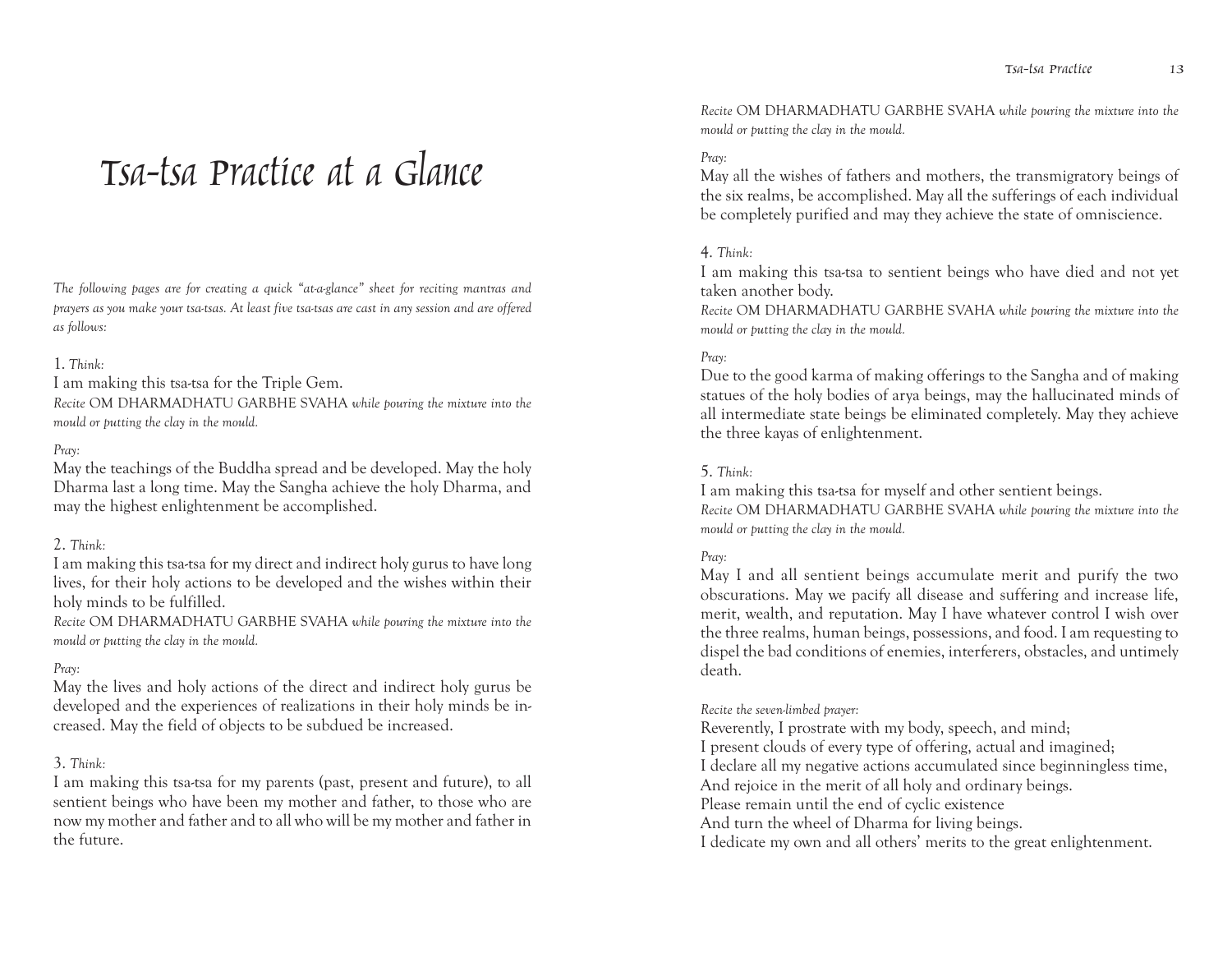### Mantras to recite when making tsa-tsas

*(adapted from Lama Zopa Rinpoche's "Tsa-tsa Commentary")*

- When preparing the moulds (washing, Windexing, conditioning): OM AH RAJE BIRAJE SVAHA
- Pouring the plaster or hydrostone into the water (taking the clay): OM NAMA SAMANTA BUDDHANAN / OM VAJRA AYU KSHE SVAHA
- Mixing the plaster (kneading and softening the clay): OM VAJRODDHA VAYE SVAHA
- If using clay, when putting oil on the clay: OM AH RAJE BIRAJE SVAHA
- Pouring plaster into mould (putting the clay into the mould): OM DHARMADHATU GARBHE SVAHA
- When putting the mantras (or the substitute rice grain or bead) into the clay:

OM VAJRADHATU GARBHE SVAHA

- Brushing in the plaster, agitating the mixture, beating the mould, etc: OM VAJRA MUNGARA AH KOTTAYA AH KOTTAYA HUM
- and the Essence of Dependent Arising mantra: OM YE DHARMA HETU PRABHAVA HETUN TESHAN TATHAGATO HYAVADAT TESHAÑ CHA YO NIRODHA EVAM VADI MAHA SHRAMANA YE SVAHA
- Cutting off the extra clay and removing the tsa-tsa from the mould: OM GHAYUTE SVAHA
- When painting the tsa-tsa or stupa: OM VAJRA AH RAJE BIRAJE SVAHA
- To consecrate the tsa-tsas or stupas: OM SUPRATISHTHA VAJRA YE SVAHA

#### Colophon:

This booklet was compiled from the notes of tsa-tsa practitioners and, primarily, from Lama Zopa Rinpoche's "Tsa-tsa Commentary" by Kendall Magnussen, FPMT Education Department, to help those who want to get started with their tsa-tsa practice do so in a timely manner. It has been checked against the Tibetan in April 2002 by Ven. Constance Miller, FPMT Education Department.



FPMT Education Department 205 Ranchitos Road P.O. Box 888 Taos, New Mexico 87571 USA Tel: (505) 758-7766 Fax: (505) 758-7765 Email: materials@fpmt.org